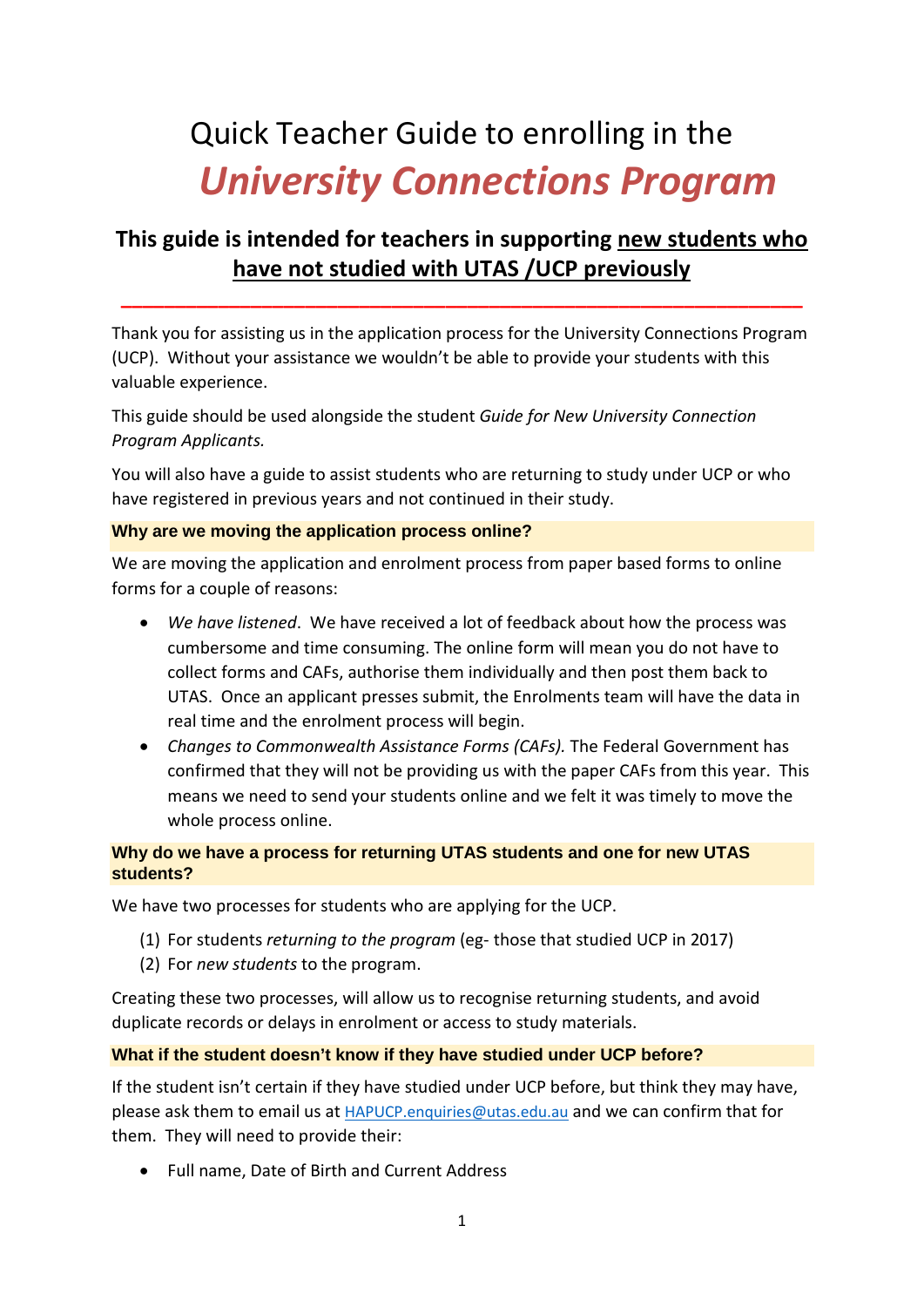# **FAQs: The New UCP Application Process**

The application process is relatively easy, but there may be some questions along the way and I hope I have provided you with answers you need in addition to the guide attached.

# **What do the students need before they start their application?**

Students will need

- 1. The unit code they are studying under UCP (you can find the information [here\)](http://www.utas.edu.au/schools-engagement/ucp)
- 2. Their TASC number

- **some year 11 students won't have their TASC number yet, that's ok. We will ask the School/College to provide that when we request the enrolments to be approved**. This field is not mandatory and the student can progress without it.

*We recommend that the student uses Google Chrome as their internet browser*

#### **How long will the application process take students?**

The application process will take approximately 10 minutes and will time out after 30 mins.

## **What happens if the application times out?**

If the application times out before the student can completes their details, please ask them to email [HAPUCP.enquiries@utas.edu.au](mailto:HAPUCP.enquiries@utas.edu.au) and provide us with

- Their name
- Date of birth
- School
- Unit code
- Which step they were up to when the application timed out

We will fix it this end for them.

## **Registering as a new student – Steps 1 through to 10**

There are some questions in the application that are mandatory, but these are clearly marked for the student. The application is fairly straight forward, with just a couple of ifs that you may come across–

#### **Explanatory Notes re some Steps:**

*Step 4 –* **Gender**: At this stage the University of Tasmania only has an option for Female or Male. We are in the process of reviewing this policy but at the moment whilst we do not wish to offend anyone, these are the only options available for students and the selection is mandatory.

*Step 6 –* **Nationality**: the student will find additional information in the Appendix if they are a Permanent Resident or an International student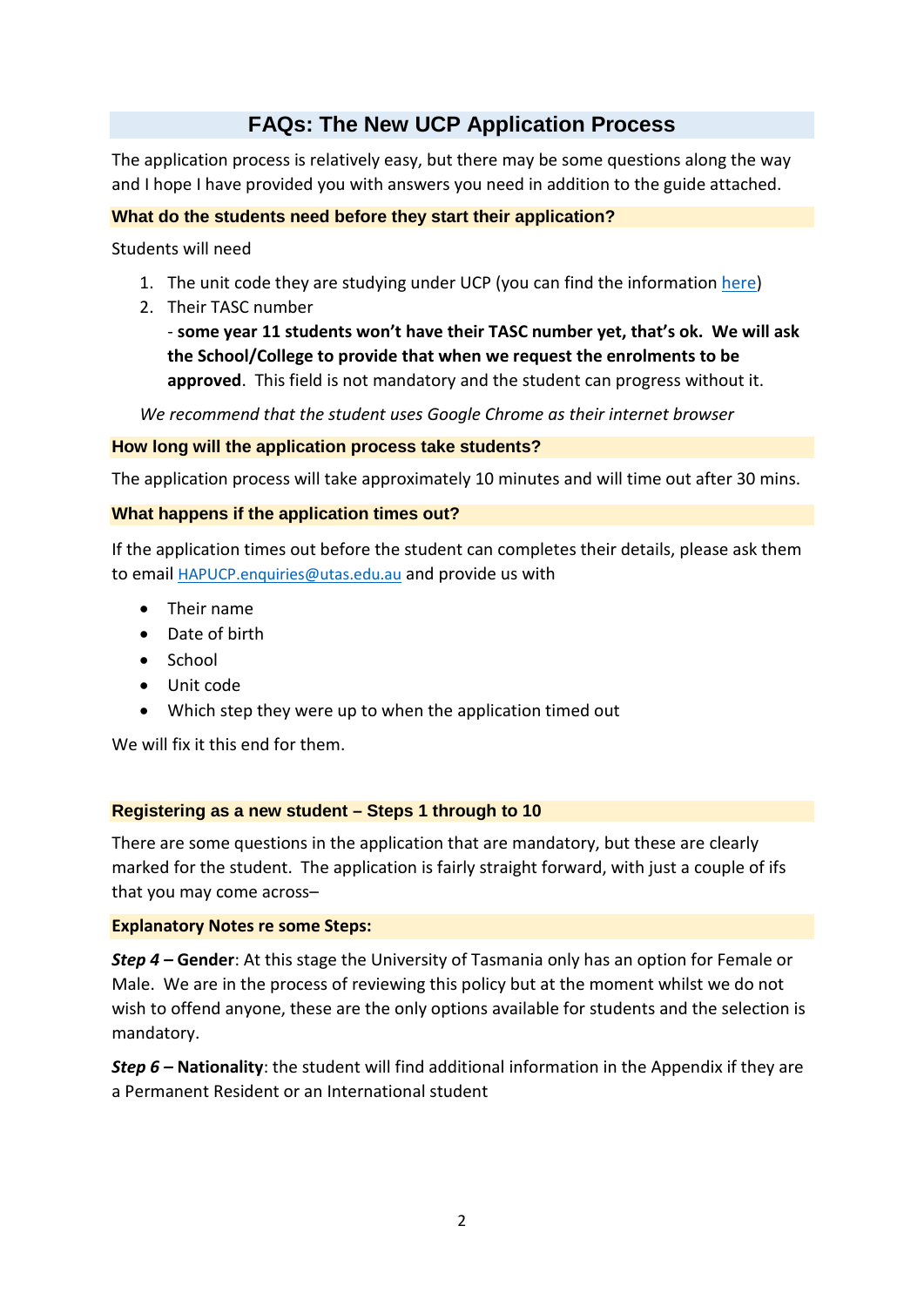*Step 9* - if the student has their UTAS student id please ask them to shut the application Register

down, do not press

# **Instead please complete the registration for continuing students.**

*Step 11 -* Once the student has registered their details, they are then able to continue with their application.

If the student hasn't completed their details correctly, an error box will appear at the top of the screen and provide them with a list of sections they need to complete/amend. It looks like this –



Country of Birth: This field requires a value

Main Language: This field requires a value

Once they have fixed these errors, the student will be able to continue with their application.

# *Step 12* – **Selecting their course**

UCP students only enrol in XIG – Diploma of General Studies.

- If your students are using Google Chrome, the system will pre-populate this information and the students will only need to press the Next button.
- If your students are using another internet browser, they may need to browse for the course

**Therefore, we recommend that your students use Google Chrome as their internet browser**

*Steps 13 – 15* – contact details for the students, should be self-explanatory

*Step 16* – **Nationality and Cultural Details** – if the applicant is the holder of a Permanent Resident Visa, Permanent Humanitarian Visa or Temporary Entry Permit (International student). Please see Appendix A at the end of the student document.

*Step 17* – **Disability Details** – some students may not wish to provide details of any disabilities, however, UTAS provide a range of services to assist students. This section is not mandatory, but could provide students with a need with support during their studies, although, they may well have this support at their School and not need this service.

*Step 18* – Here we ask the student to review the application part of their submission, before they move onto the Enrolment part of their application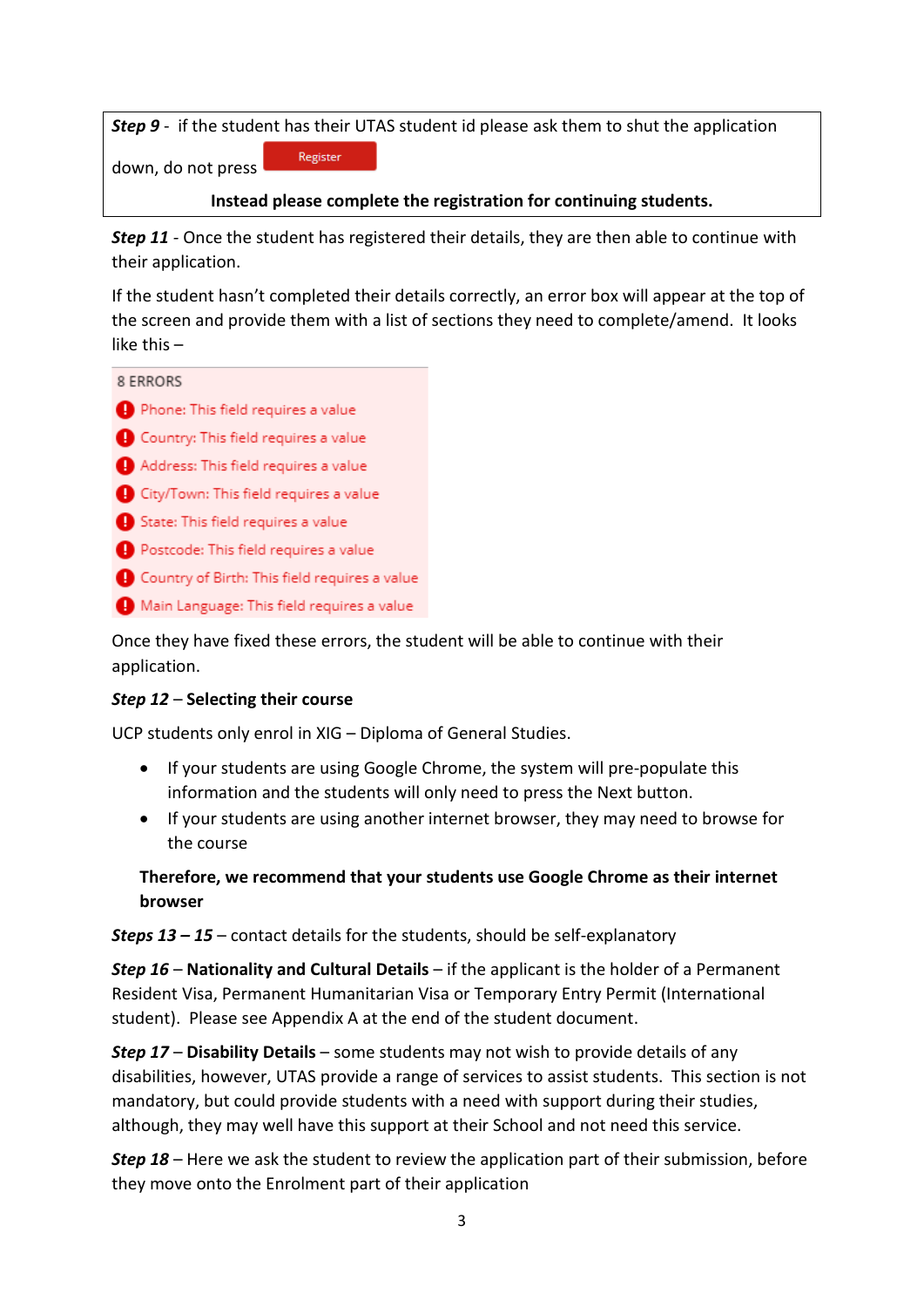*Step 19* – **Level of Family Education/ Background**– UTAS is required to collect this data for the Federal Government, students are not obliged to provide this information and may select 'Don't know' from the drop down box, or press next to proceed with their application

*Steps 20 - 24* - **Requirements** – the student now completes details regarding their TASC ID, School or College and Unit Selection. **If the student doesn't have their TASC ID, they can continue with the application and we will confirm it at the Enrolment Approval stage.**

|                                                                                                                       | <br>HOME                      | ≡<br>MENU | Enterprise search | Make An Application<br>Ucp Demo                                                                                                                                                                                                 |                  |  |  |
|-----------------------------------------------------------------------------------------------------------------------|-------------------------------|-----------|-------------------|---------------------------------------------------------------------------------------------------------------------------------------------------------------------------------------------------------------------------------|------------------|--|--|
| <b>Application ID 207</b><br>More $\rightarrow$<br>← Previous<br>Review each step before you submit your application. |                               |           |                   |                                                                                                                                                                                                                                 |                  |  |  |
| Step 1                                                                                                                | Selected Courses              |           | ⊗                 | Requirements<br>Select 'Respond' to answer each requirement marked as 'Mandatory'.<br>$\bullet$                                                                                                                                 |                  |  |  |
| Step 2                                                                                                                | <b>Applicant Details</b>      |           | ᢙ                 | Once all requirements are marked as 'Response Received' or 'Optional' you can proceed to the next step.<br>Requirements marked as 'Optional' may help us assess your application faster if you provide a response.<br>Show less |                  |  |  |
| Step 3                                                                                                                | <b>Educational Background</b> |           | ⊗                 | ρ                                                                                                                                                                                                                               |                  |  |  |
| Step 4                                                                                                                | Requirements                  |           | ❷                 | 3 records.<br>°<br><b>TASC ID</b>                                                                                                                                                                                               | <b>OPTIONAL</b>  |  |  |
| Step 5                                                                                                                |                               |           |                   |                                                                                                                                                                                                                                 | Respond          |  |  |
| Review and Submit                                                                                                     |                               |           |                   | <b>Current School or College</b><br>1 question must be answered                                                                                                                                                                 | <b>MANDATORY</b> |  |  |
|                                                                                                                       |                               |           |                   |                                                                                                                                                                                                                                 | Respond          |  |  |
|                                                                                                                       |                               |           |                   | <b>Unit Selection</b><br>2 questions must be answered                                                                                                                                                                           | <b>MANDATORY</b> |  |  |
|                                                                                                                       |                               |           |                   | 20                                                                                                                                                                                                                              | Respond          |  |  |

They just need to press the respond button and complete the required fields and press save.

**Step 25** – Review and submit – the student will receive a review screen with their details and it will look like this –

If the student is happy with the information provided then they can press the submit button.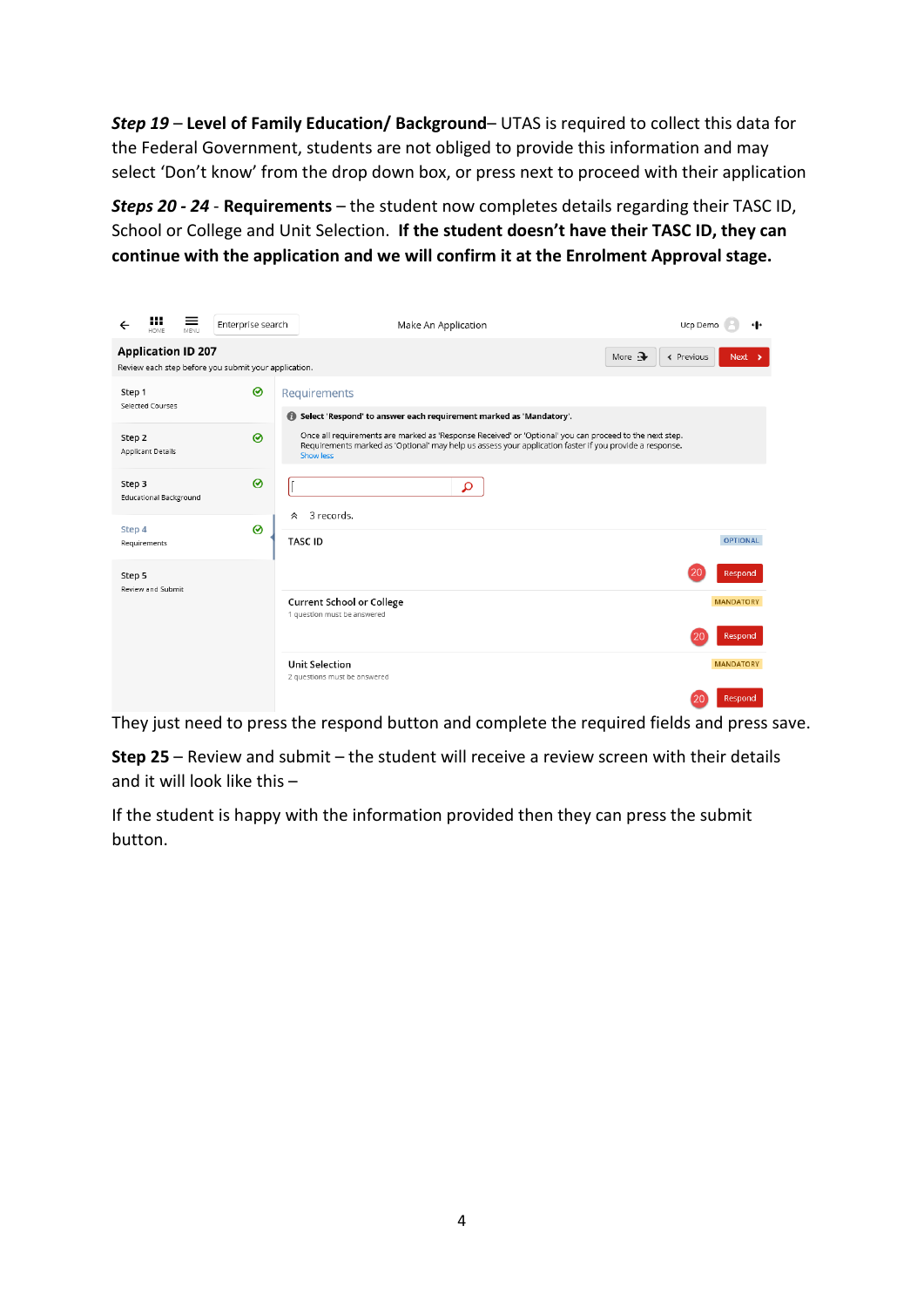# **Application Acknowledgement**

Once the student has submitted their application, an acknowledgement will be sent to the email address they have provided. This email will provide them with important information about completing their eCAF (Commonwealth Assistance Form) and Parental Permission Slips. You will find supporting information to that process should you need it.



## **A word on parental permission slips –**

For some courses, students are required to attend UTAS for workshops, lessons or tutorials. For this reason and all of the legal ramifications of an underage student being on campus, we need to ensure they have provided us with a Parental Permission slip.

## **What units require a parental permission slip?**

The units that require a parental permission slip are –

- HEF103 Introductory French
- HEG103 Introductory German
- HMC103 Introductory Chinese
- HMJ103 Introductory Japanese
- HIR102 Politics and Law
- KMA007 Essential Algebra Skills

#### **When is a permission slip not required?**

If a student is studying one of the units listed above and has turned 18, they are not required to provide a parental permission slip.